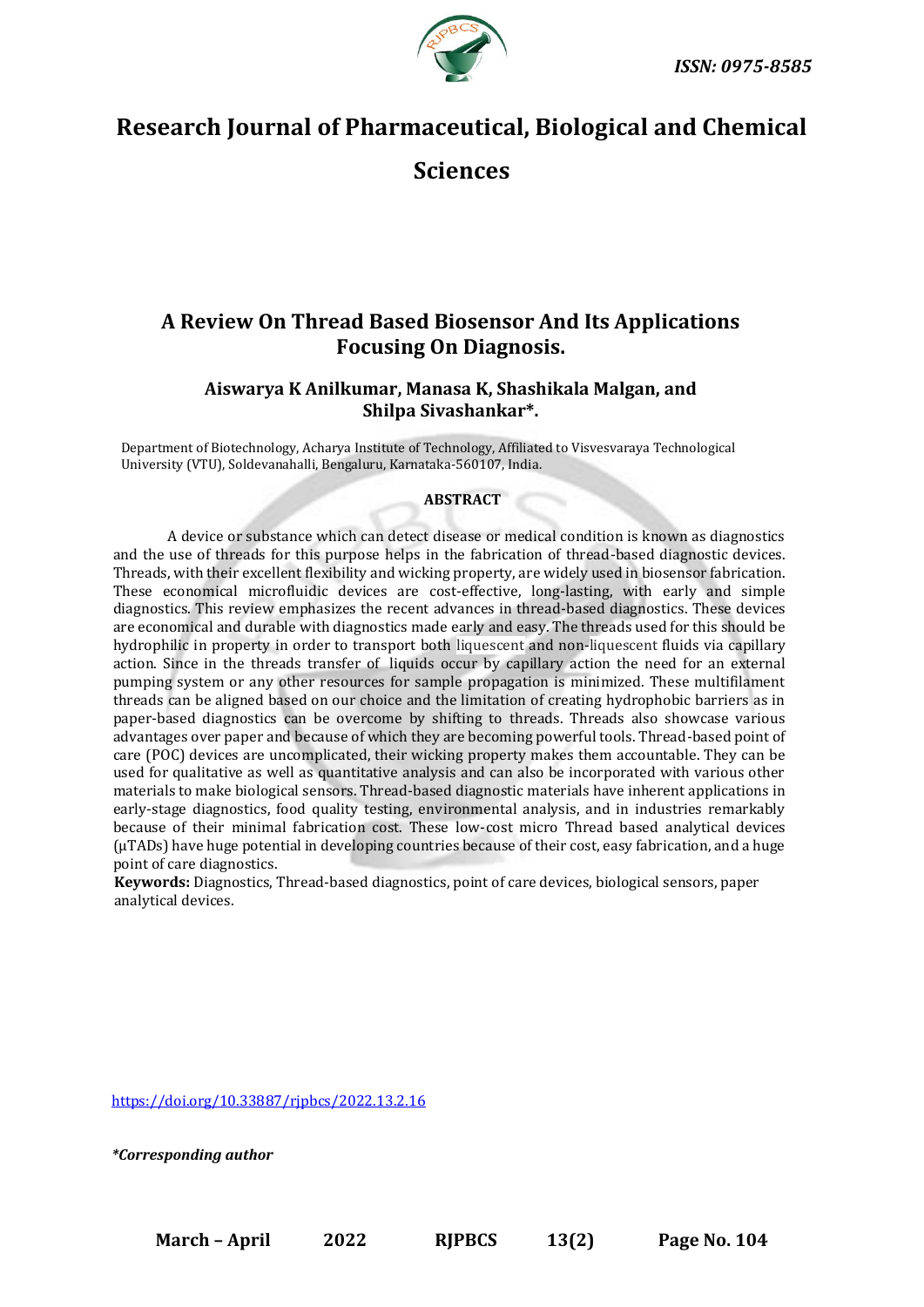

#### **INTRODUCTION**

The use of miniaturized, easy portable devices has always fascinated scientists because of their better analysis, simplified operations, lower energy consumption, and cost-effectiveness. A notable example of this is the paper-based diagnostic approach initiated by the whiteside group. Currently, research is focused on textiles especially by using threads that are cost-effective and widely available. Various kinds of threads such as cotton and polyester can be used for diagnostic purposes but our primary focus is on cotton threads. Natural cotton consists of a wax layer on their surface and because of this, they do not get wet by aqueous liquids. This indicates that inherent cotton thread is hydrophobic and to make them hydrophilic, it has to undergo plasma treatment. Plasma treatment makes the thread ready for wicking by increasing the concentration of c and c-o on the thread surface[1]. Natural cotton thread flaunts a variety of characteristics that make it selectable for modeling the biomedical system. These are low-cost, widely available with a variety of characteristics in different sizes and colors. Notably, they are lightweight, highly flexible, and can be used properly according to the assay. The principle of capillary action helps in the proper wicking of threads for various detections and diagnostics.[2]

Various types of viruses and bacteria prevailing in our system can be detected by several molecular diagnostic measures such as the RT-PCR and serological tests such as the ELISA which helps in the identification of antibodies & immunoglobulin which occur in the body in response to the pathogenic infection. There are also various calorimetric techniques, fluorescence polarization, and electrochemical analysis methods which are used to identify different types of viruses and bacteria which cause infection in the human body. But all these techniques require highly skilled labor and it includes all time-consuming procedures and storage processes. Thread-based biosensors can replace these traditional detection methods by overcoming all the drawbacks. The incorporation of nanotechnology with the thread-based diagnostic devices has enormously helped with biosensor fabrication to increase the specificity, sensitivity, and response time which in turn helps in gaining better results with a higher degree of accuracy.[3]

Thread-based Point-of-Care (POC) is efficient compared to the use of paper and all the conventional methods. Paper-based biosensors require a hydrophobic wax layer coating to create detection zones and this, in turn, leads to undesired wetting that can lead to breakage of the working area on a paper. This issue of major concern can be overcome by shifting to thread-based biosensors which are very much productive, reproducible, and effective in action. In a thread-based system, the movement of the sample solution is via capillary force, and therefore no specific equipment is used as a pumping system for the streaming of the sample solution. These are also highly usable in two and three-dimensional configurations which in addition increases their efficiency. Threads also have the ability to quickly modify their properties by immobilization or in other terms with the incorporation of various substances for concatenation of events as well as the ability to lose less unused volume of solution due to greater fluid confinement. POC devices have been observed to be beneficial in portable diagnostic equipment, including smart binding & tissue engineering.[4]

## **A BRIEF HISTORY**

Point of care (POC) diagnostics has always attracted scientists because of the fast results that they give with the limited use of resources precisely and rapidly. These quick detection techniques will help to fasten the treatment process because of the detection in an early stage and thus reduces the risk of death. More importantly, this diagnostic technique helps in the reduction of time required for the collection of the sample, to do the test, and to obtain the result thus reducing the need for a highly qualified professional to do the test. The POC method of diagnostics can help a developing country as well as a highly developed nation. In 1962 blood glucose analysis was developed which was a POC device. After 1977 self testing pregnancy kits were successful because of the POC detection technique.[5] All of these are termed POC's as the testing is done on-site without the need for an expert. On-site diagnostics is a trend in the current era and is used in telemedicine where the diagnostics are performed at home and shared with medical practitioners for advice on treatment and prevention of diseases. Hence emphasis should be laid to develop more advanced POC's.

Around 1700 litmus paper was being used as POC devices to test for acidic and basic characteristics which was a sensational invention at that time. In the 1930s and 1940s, West produced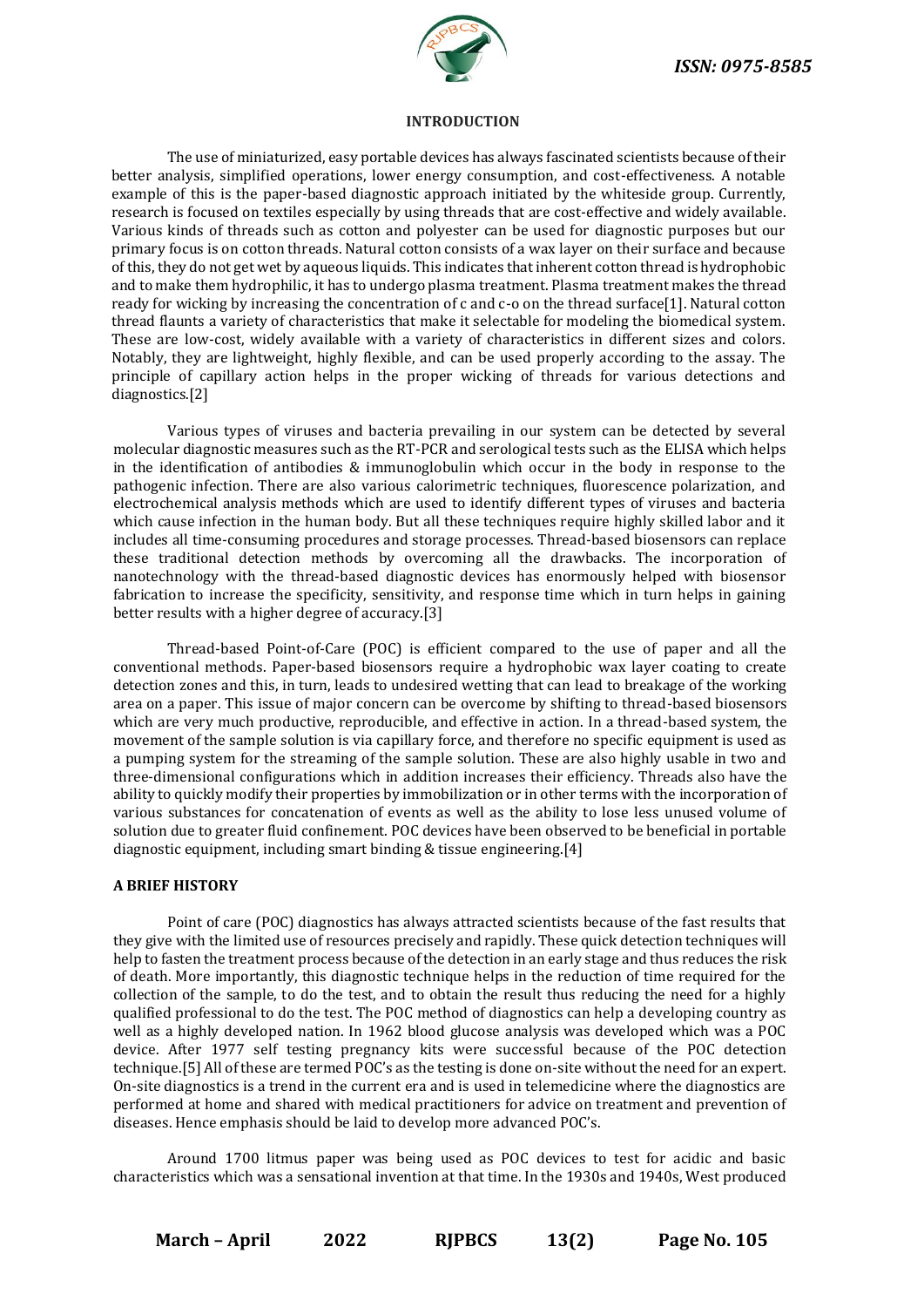

metal spot studies based on this principle, the replacement of pH-sensitive chromophores with ligands that changed color in the presence of particular metals. This lacked sensitivity along with selectivity which led to the discovery of paper-based sensors such as LAF( lateral flow assay) in 1970. This was able to detect biomolecules from labelled antibodies by using a calorimetric and or a fluorometric device, also these were efficient in environmental monitoring. Paper-based sensors are very much effective, efficient, and they work due to capillary action on the paper strip which is preloaded with reagents. The quantitative and qualitative results can be obtained at the end of the reaction based on the intensity of color obtained by the addition of reagent on paper.[6]

The development of glucose-based biosensors was so much in trend from 1946 to 2012. Scientists developed various glucose monitoring biosensors to quantify the blood glucose level of diabetic patients[7]. The glucose detection paper biosensor will be coated with enzymes( glucose oxidase or dehydrogenase) whereupon the addition of a drop of blood the resulting enzymatic reaction helps in the analysis of glucose levels in patients. The stability of these strips was notably good for many years at a temperature of about 45℃. This was one of the best paper-based biosensors and it was fabricated in the 1970s. Another material that has similar or better properties than paper would be thread and hence we are providing an overview of thread-based diagnostics in various fields.

Recent researches imply that thread-based sensors can be well substituted for paper-based point-of-care devices. The convenience of using thread instead of paper to build microfluidic sensors is that thread comes in a wider range of materials. While paper can be made from fibers other than cellulose, using current papermaking technology will be more costly and difficult. Thread is therefore an impactable alternative for paper in the production of accountable microfluidic sensors. Currently, various types of threads are being used and some of which include cotton, polyester, and much more. The capillary action of the threads along with a better wicking property helps in the proper usage of threads in point-of-care diagnostics. The usage of natural cotton threads is restricted if they are untreated with plasma treatment because as to remove the cellulose coating in order to get its wicking property.

#### **APPLICATIONS**

## **MEDICAL DIAGNOSTICS**

Micro Paper-based analytical devices (μPADs) were introduced around 2007 which has much more potential as POC tools for the diagnostics of various diseases and pathogens, including Hepatitis C, understanding the genetic material of various organisms, glucose, and Blood Urea Nitrogen concentrations(BUN), and NO2 in saliva. Thread-based diagnostic processes can be used in the detection of glucose and urea nitrogen in the blood. Contemplation of the blood glucose level and BUN is very much required for diabetic patients and also for patients suffering from renal diseases. For the detection of BUN and blood glucose levels, thread-based diagnostic systems have been devised. The threads are coated with Polyvinylchloride (PVC). This helps in the on-site diagnosis of glucose and urea nitrogen electrochemically in whole blood. Paper-based microfluidic detection and cotton threadbased detection systems are currently in trend because of their speed of detection, easy fabrication, low cost in terms of production and they also possess high compatibility. But they are conjugated with practical problems which include breakage and the amount of the wetting capability of cotton threads. The thread which is being used for the BUN and glucose detection is coated with a variety of enzymes which includes glucose oxidase, urease, and catechol which is used as a moderator prior to coating with PVC in order to prevent the vaporization of these enzymes and this also helps to bring down the Joule's heating effect. The sample should be applied to the thread at -0.28 V. The principle of this system is the sample digestion by the immobilized enzymes on the thread and then the product obtained by this process can be detected by various downstream processes. Before adding the PVC to the thread, the thread is dopped with various enzymes and is put into a buffer solution. This is done to halt the penetration of PVC into the fibers of the thread. Notably, this water-based buffer solution has an immiscible nature with PVC and thus it helps in the accomplishment of a narrow layer on the thread surface. Once this is done an electric field can be applied to the thread dropped with the sample for capillary electrophoresis separation. Coating the enzyme soaked thread with PVC has helped in the better propagation of the sample and progressing results were obtained. In comparison to the normal glass microfluidic channel, PVC layer coating on the thread displays good EOF mobility, as per the results. The designed thread-based microfluidic device also has a wide linear range for detecting GLU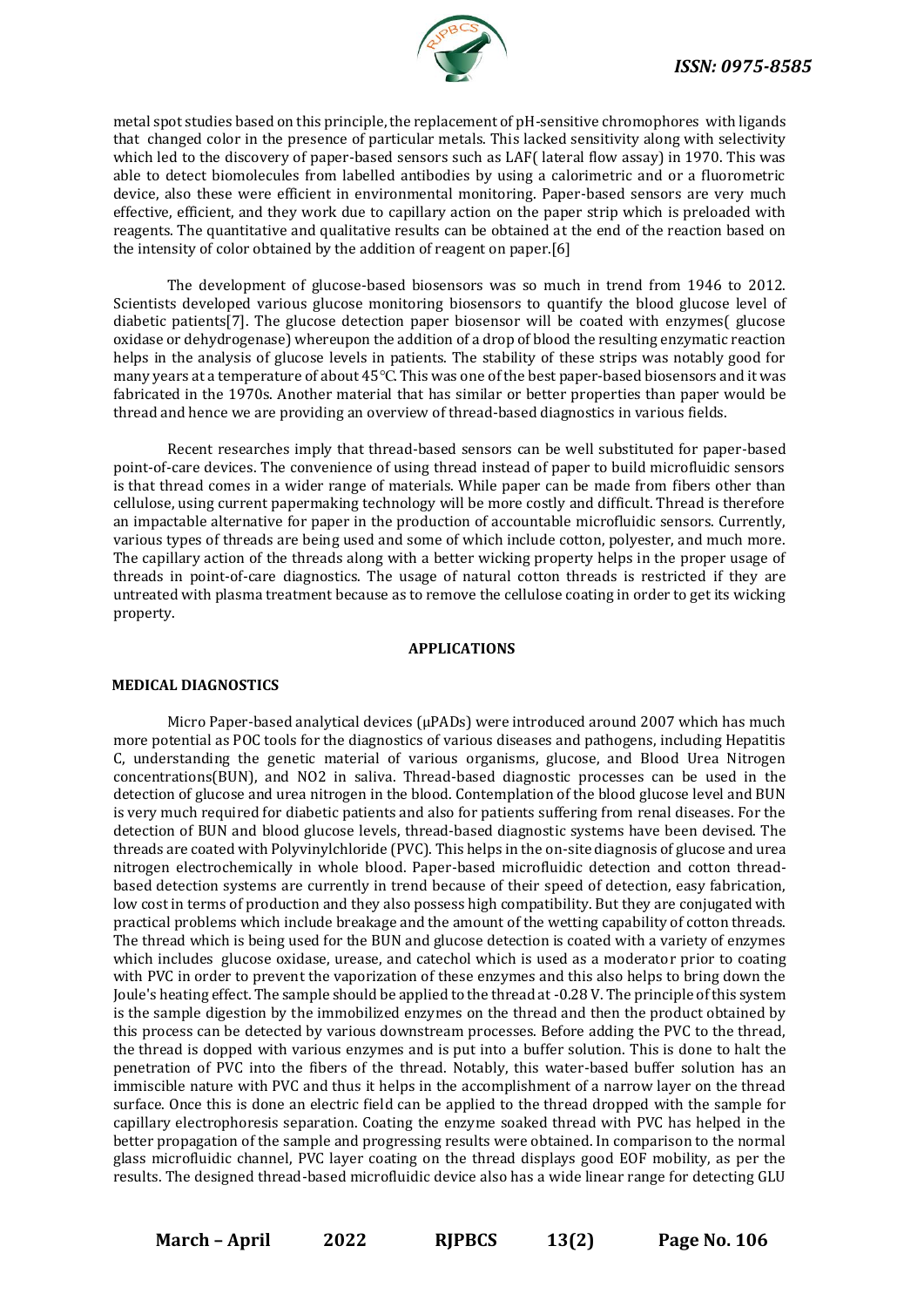

and BUN, according to the results. The haemocytes were concurrently lysed and filtered using the thread to detect GLU and BUN in full blood. The mode of detection is represented in [9] **Fig. 1.**



**Figure.1. Schematic of the enzyme-doped thread coated with PVC membrane for highperformance CE-EC detection.[9]**

Antibodies are special proteins that help our body to fight against the foreign invaders that are the antigens and enhance the working ability of our immune system to fight the approaching harmful microbes in the near future. Determination of various antibodies is very much important for various therapeutic applications, diagnosis of autoimmune diseases, and contagious diseases. But the detection of antibodies in the laboratory requires all the sophisticated technology along with a highly skilled workforce making it cumbersome. This scenario can be eliminated by switching to thread-based detection techniques which can be used as a Point-of-Care system in the lab. Microfluidic thread-based analytical devices (μTADs) use bioluminescence resonance energy transfer (BRET) switching detector proteins to detect antibodies. This device consists of a vertical arrangement of layers. In this a blood separation layer and plastic sheet are present. The plastic sheet has threads woven onto it onto which protein (BRET sensor protein) and substrate (furimazine) is pre-immobilized and this is depicted in **Fig. 2**. This is based on intensity-dependent analysis and results can be obtained on smartphones. These μTADs in amalgamation with BRET helps in the quantification of antibodies present in a single prick of blood (5 μl). [10]



**Figure 2. (A) Schematic illustration of the mechanism of bioluminescence reaction on µTADs where LUMABS and its bioluminescent substrate (furimazine) are pre-deposited separately in dry form on two intertwisted cotton threads; the emitted bioluminescence color shifts from green to blue in response to a specific antibody. (B) Schematic illustration of the analytical procedure for antibody detection with proposed µTADs: applying a single drop of whole blood sample to the device (5C), followed by capturing the bioluminescence signal by a digital camera or a mobile phone camera 5 minutes after sample application [10]**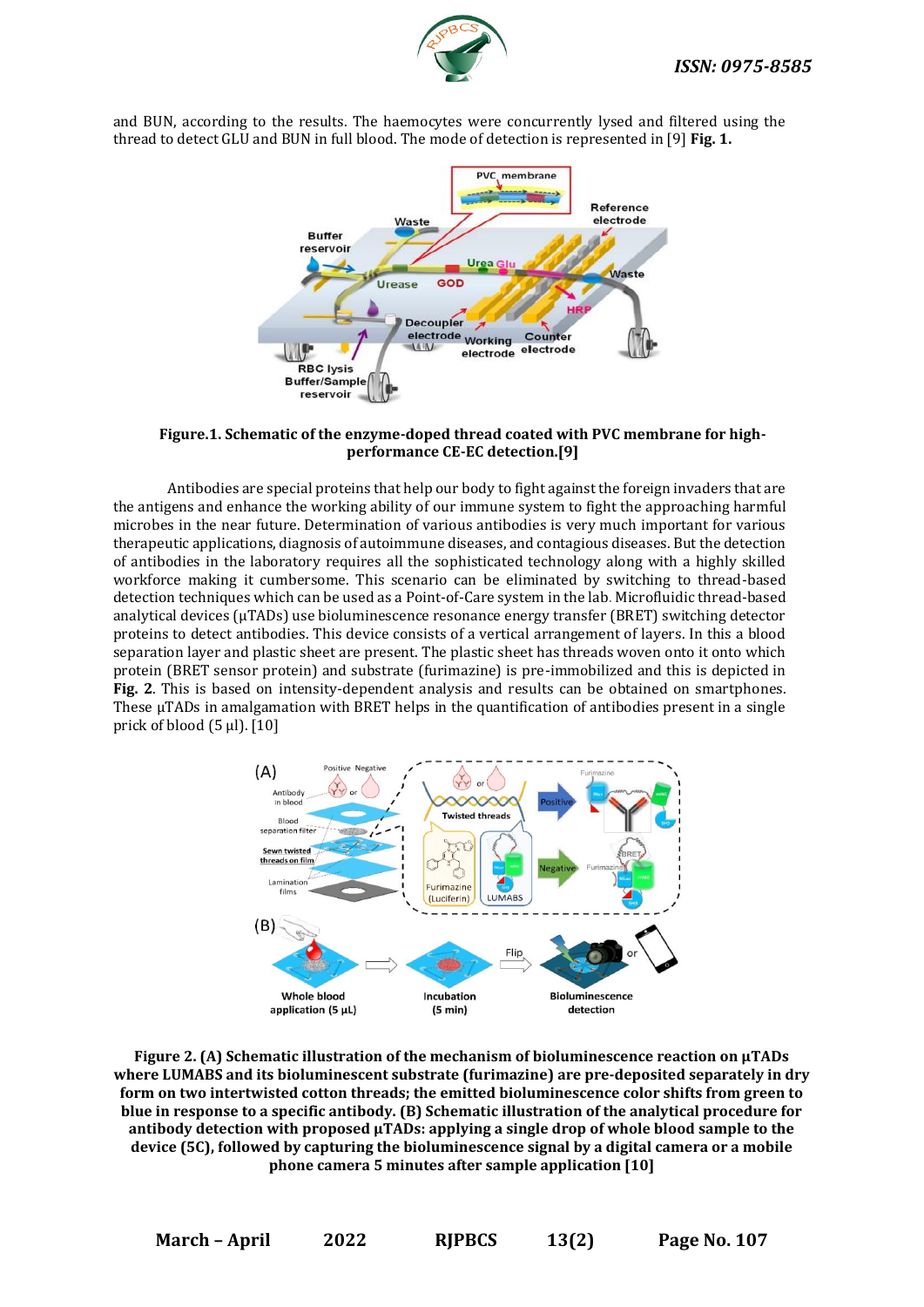

A thread-based diagnostic approach has also been used for blood grouping. Using 2 μl of blood from a single prick the ABO and Rh blood grouping can be achieved with the use of μTADs. The fibers of the threads help in the separation of agglutinated red blood cells from plasma. Also in this system with the use of chromatographic techniques has improved the quality of detection. The further development of this system can be helpful for diagnostics even in remote areas of the world, obliging better and faster results. For this process, polyester threads were used due to the outstanding color projection properties so that the propagation and reaction which occurred can be seen early in the capillary channel of the thread.[11]

The thread-based diagnostic approach has also paved the way for the estimation of lactate present in saliva. It is a discomfort for patients to retrieve blood for various tests to determine any particular disease which they suffer from. The collection of the saliva samples is very effortless and can be cumulated by even an inexperienced worker. Test sample assemblage in the form of saliva is found to be useful for people with haemophilia, neonates, patients undergoing chemotherapy specially-abled people, and also in the case of certain elderly patients. Knowing the amount of lactate present in the body is very much required for patients in the medical crisis units, patients having lactic acidosis which is a condition that can weaken the muscles which in turn can cause a heart attack.[12] Lactate concentration in the saliva can be determined by using a cotton fabric biosensor. Primarily the cotton fabric used for this experiment was treated with  $Na<sub>2</sub>Co<sub>3</sub>$ to make it more hydrophilic in nature. Using the template patterning process all necessary electrodes for a three-electrode configuration system were incorporated on the treated cotton fabric. Using AutoCAD 2010 software, a template for patterning electrodes was created, with the counter(CE) having a significantly higher surface area than the working electrode(WE) and Reference electrode(RE). To enable optimal charge transmission within the device, the three electrodes were built with a minimum spacing between them. A digital craft cutter was used to print the template on self-adhesive vinyl sheets. The printed template was bonded to the cotton fabric surface, and the template apertures for the WE and CE were filled with Carbon graphite paste modified with Prussian blue (C-PB), while the RE was filled with Ag/AgCl paste. This was followed by placing the cotton fabric in the oven at 60°C. Using the included connector clips, the three electrodes on the device were connected to the mSTAT400 portable potentiostat and the electrochemical impulses were subsequently analyzed and exhibited via DropView software. The template method, regardless of the uneven and non-planar surface of the substrates, produces a rapid and high-quality transfer of the electrode patterns, making it suitable for extending the molding process to a variety of materials that are inconsistent with basic screen-printing protocols.[13] . The process of electrode fabrication and detection is enumerated in **Fig. 3 and Fig. 4.** 



**Figure 3. Schematic illustration of the fabrication process of the FED. (a) The platform for FED is treated cotton fabric. (b) For patterning the electrodes, the self-adhesive vinyl template was used. (c) C-PB paste was applied for both the WE and CE, while Ag/AgCl paste was applied for the RE. (d) After the template was removed, the substrate was cured at 60 C for 30 min in the oven. (e) The template for patterning the sample placement/reaction zone was printed on wax-impregnated paper. (f) The wax-impregnated paper template was placed accordingly and heat treatment was used to transfer the wax onto the substrate at 150 C using a soldering iron. (g) The ready-to-use device. RE, reference electrode; WE, working electrode; CE, counter electrode[13]**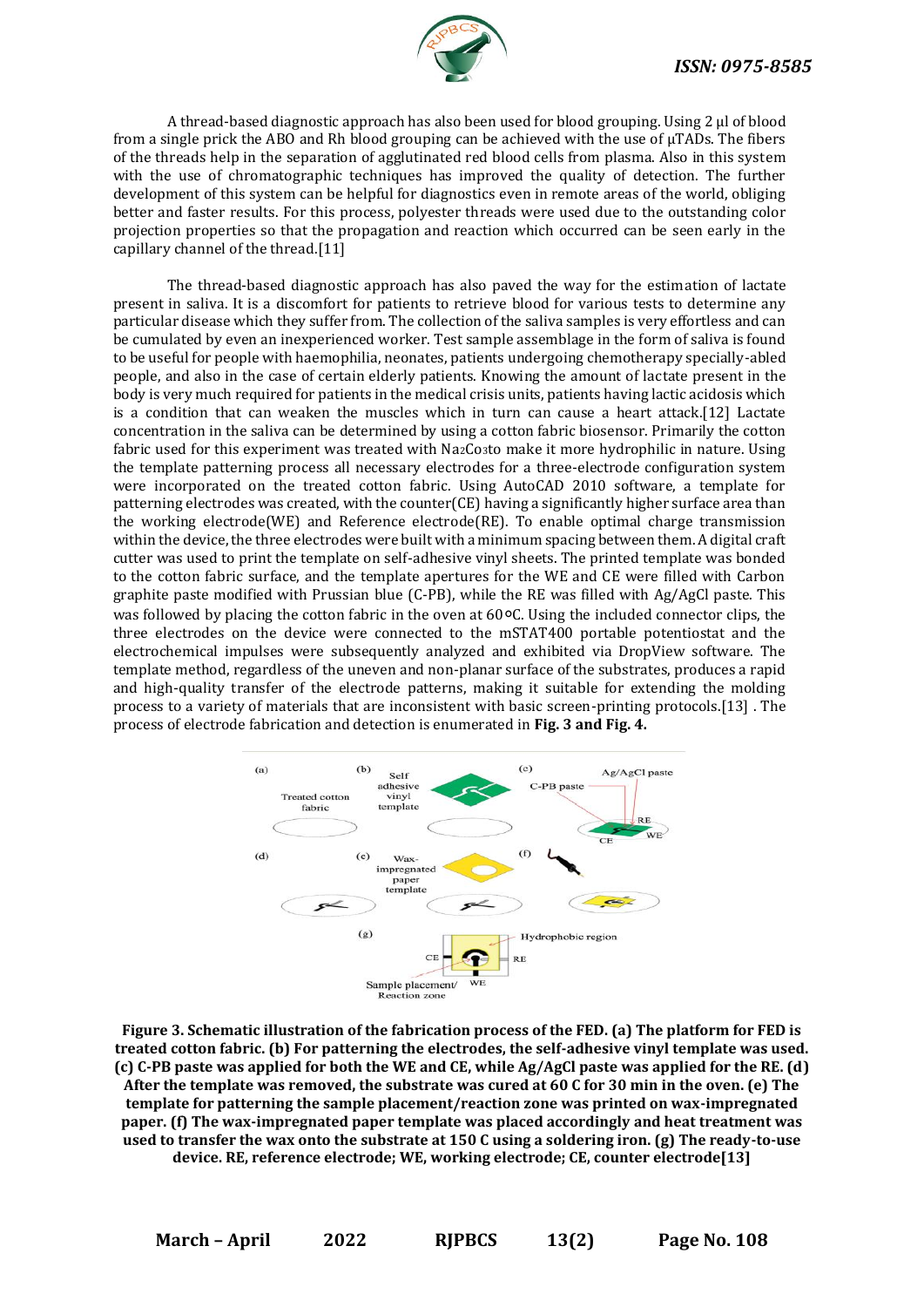



**Figure 4. Overview of FED technology. (a) The instrumental setup for lactate determination. (b) The reaction that occurs at the C-PB/LOx electrodes of the FED. (c) Picture of the fabricated FED (15-15 mm). RE, reference electrode; WE, working electrode; CE, counter electrode.[13]**

## **THREAD BASED BIOSENSOR FOR DISEASE DIAGNOSTICS**



## **Figure 5. The principle of the nature cotton thread-based immunoassay device for electrochemical detection of ferritin[15]**

Due to a lack of suitable screening technologies, early detection and monitoring of cancer progression are limited. For the early identification and screening of cancer biomarkers at the front with precision as well as specificity of diagnosis, supersensitive and accurate point-of-care cancer diagnostic technologies are required. Followed by heart disease, cancer is the second largest cause of death around the globe.[14] . Thread-based assays have been an upcoming diagnostic tool in the field of cancer research. The urge for rapid, portable, affordable, and facile detection devices is always essential. Because of this in recent years the use of threads for the detection of malignancy as clinical and point of care application is in high consideration. For this, there were also approaches to determine the biomarker ferritin which is related to lung cancer electrochemically using a gold nanorod reporter probe that works on the principle of cotton thread-based immunoassay. This device was able to quantify 1.58ng/ml of ferritin within a duration of 30 min. The fabrication of this device was in the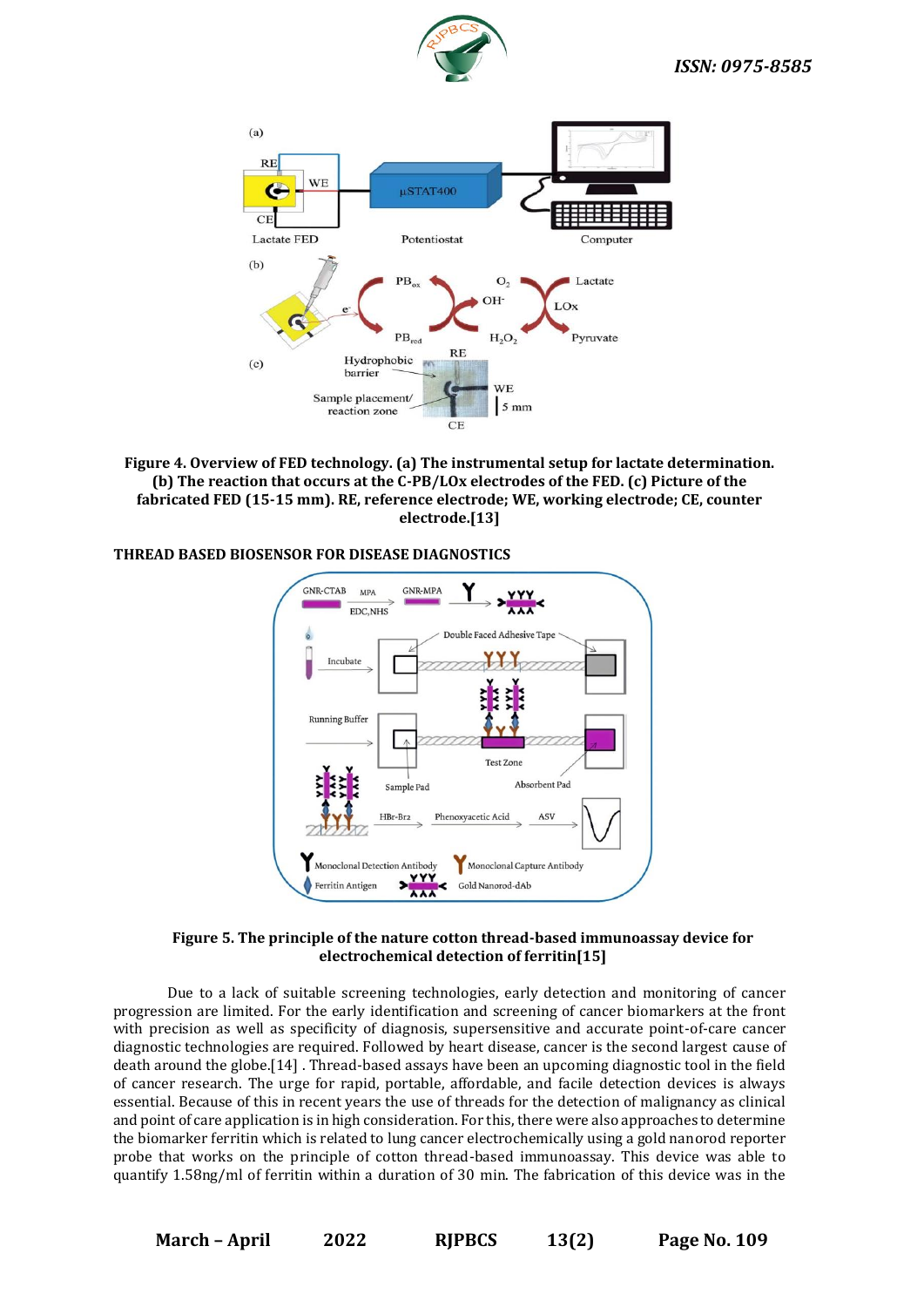

form of a biosensor with a lateral flow strip to which the sample solution along with the running buffer could be added dropwise to absorb with the conjugates. The principle along with the procedure is given in **Fig. 5.** The cotton thread was immobilized with capture antibodies. The application of sample solution which contains GNR-Ab-ferritin complex to the sample pad subjects the solution to migrate due to capillary action and reaches the part of the thread which is immobilized with capture antibodies and this encounter results in the threads turning purple in color. The region of the purple band on the thread is cut out and treated in an electrochemical cell containing HBr-Br2 solution for quantitative detection. The result indicated that the sensitivity of the device was enhanced by using gold nanorods and this device can provide a huge impact on the detection of human ferritin even when it is present in a minimal amount.[15]

In the United States, chronic wound care has become a significant economic and health burden. Chronic wounds affect over 6.5 million people. Estimations of temperature, oxygenation, and wound severity can be used to determine the wounds healing status during the healing process. A wound becomes severely infected when the pH changes from 4-6 to 7-8; thus early diagnostics help in quicker treatments. However, wound tracking involves time-to-time dressing which reduces the observation of infections. This development of smart bandages has attracted scientists so that early detection of wound infection is so possible. Recent research fabrication is on thread-based sensors which can detect pH changes in wounds. This polyalanine-based biosensor with a High Surface Area (HSA) has been designed to accomplish this purpose. The Polyalanine (PANI) threads are swede onto the bandages and thus there is intimate contact between the threads and the wound because of which pH measurement is done. Readout electronics are condensed into a 25mm distortion-free button that can be easily integrated with our thread-based sensors. These buttons which can be used again are permanently attached to the bandages as a thread-changing interface. The local pH value is determined by measuring PANI's open circuit potential (E) in relation to a reference electrode, most commonly Ag/AgCl. The process of wound healing is depicted in **Fig. 6.**[12]



## **Figure 6. System Overview. Wireless data transmission from smart bandage to phone (a). Closer view of fabricated thread-based pH sensing bandage with HSA sensing regions as working electrodes and Ag/AgCl thread as reference electrode (b). Readout electronics encased in a 3D printed button and smartphone application for data acquisition © ref[12]**

Sweat is a clear fluid produced in the human body which contains an ample amount of components including a number of biomarkers. It includes ascorbic acid, uric acid, and electrolytes such as Na+ and K+ with notable biomarkers such as glucose and urea. Both Glucose and urea can be used in the estimation of Diabetics and Kidney health respectively. To achieve the same a cotton threadbased biosensor was fabricated which can be used as a POC tool in monitoring urea and glucose concentration. This wearable has paved the way for an easy, affordable, highly comfortable, and noninvasive analytical diagnostic approach. Notably, this device could either be incorporated into the cloth or could even be attached to the skin for continuous monitoring. The experiment uses artificial sweat to monitor the disease condition. At first, the selected cotton thread was soaked in Cellulose Nanofiber (CNF) solution for 1hr by ultrasonication. After drying the treated threads further coated with Chitosan-Graphene oxide(GO) solution. After these two processes, the detection zones for both glucose and urea were made on the selected cotton threads. On the addition of the sample solution here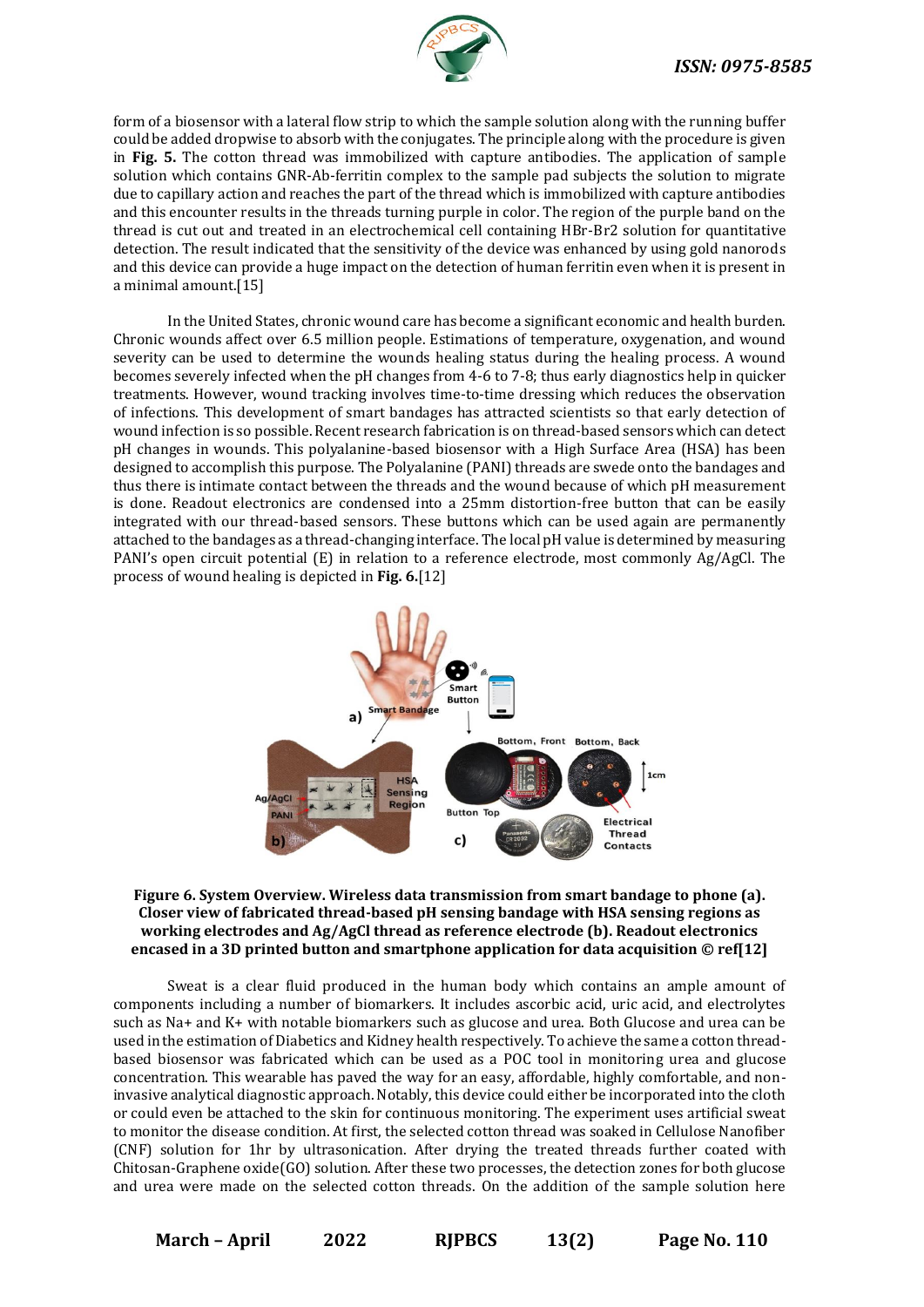

artificially made sweat solution color change was observed on the threads which were then captured using a mobile phone camera. The principle and procedure is given in **Fig. 7** The obtained picture was analyzed quantitatively in grayscale using the ImageJ software. The result indicated that with a detection limit of 0.1 mM, this sensor can detect glucose in the range of 0.1-3 mM. The sensitivity of urea was found to be 30 mM, with a linear range of 30 – 180 mM. Finally, this approach correctly detected the glucose and urea cut-off levels, allowing it to distinguish between normal and abnormal people.[16]



**Figure 7. Abstract procedure of the fabricated cotton thread-based biosensor. [16]**

Another study showed the use of thread-based diagnostics to detect single base mismatched DNA, related to human genetic disease tyrosinemia Type Ⅰ. As a reporter probe, an adenosine-based molecular beacon (ABMB) probe modified on gold nanoparticles was used. The ABMB would form a hairpin structure in the presence of coralyne, a small molecule that can react with adenosines. The hairpin structure of ABMB modified on gold nanoparticles will open in the presence of target DNA sequences, and the biotin group added at one tip of the DNA probes will now be liberated and react with the streptavidin mounted on the cotton thread's test zone. This produces a color change, red color is obtained based on the reaction which was visible with the naked eyes. Quantitative detection was done with the help of a scanner by which the image is scanned and results are analyzed with ImageJ software. The principle is projected in **Fig. 8**. Over the range of 2.5–100 nM complementary DNA, the thread-based DNA test equipment responds linearly.[17]



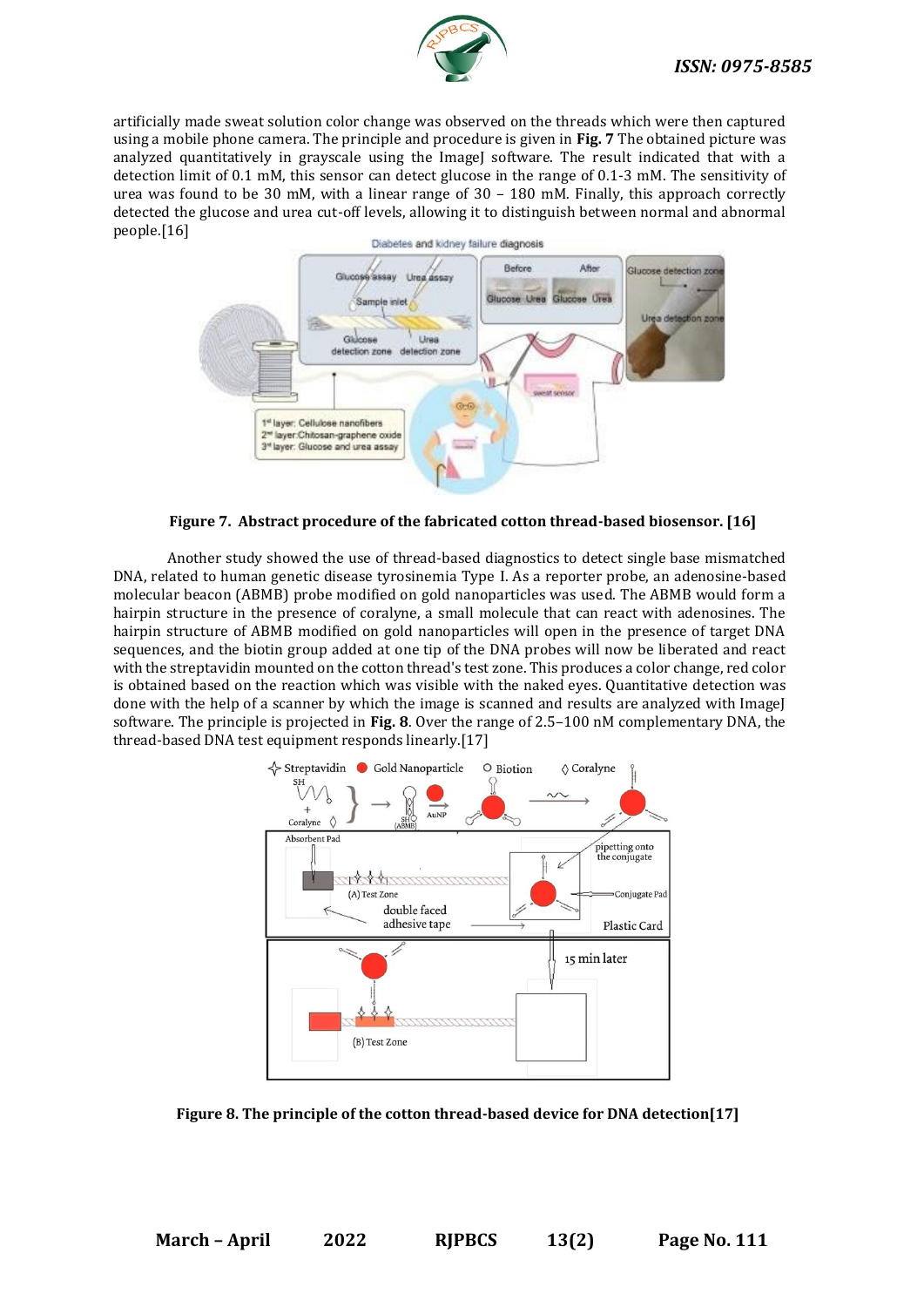

#### **ENVIRONMENTAL TESTING**

Environmental monitoring is crucial and is important in recent years due to increase in pollution (air, water and soil). This pollution indeed leads to imbalance in the atmosphere, micro and macro nutrients in soil and water and indirectly leads to death of aquatic and human life. Hence, It's critical in environmental analysis to regularly track and analyze sample solution concentrations in the surrounding environment including air, water and soil.[18] As technology has progressed, heavy metals, microorganisms, minerals, organic compounds, chemicals, and other impurities have become highly contaminated. Most of these contaminants seem to be particularly hazardous to human health, necessitating the development of engineered tools able to detect analyte concentrations in a variety of sample matrices on a parts per million scale (ppm) or even parts per trillion (ppt), that had piqued researchers' attention in past few decades.[6]

Because of their portability, µPADs are suited for in-field analysis in the environmental field. A µPAD was introduced in 2015 to detect ammonia in industrial effluents via gas-diffusion separation on paper. An ammonia sample is mixed with excessive solid NaOH deposited in a hydrophilic reagent zone, which then dissipates across a hydrophobic microporous polytetrafluoroethylene (PTFE) membrane into a detection zone containing an acid-base indicator solution in the proposed gas diffusion reagent zone to produce molecular ammonia. The ammonia concentration as in original sample can be attributed to changes in the detection zone's colour intensity. [19] Some of the analytes that are tested in air, water and soil samples including nitrite, ammonia and metals. Paper-based elemental analysis has exhibited a great potential, particularly in the environmental field.

The initial description of the Thread-based analytical technique for diagnostics was in 2010.Thread has emerged as an effective option for building microfluidic analytical devices for analysis purposes. Thread has the advantages of being biodegradable, low-cost, versatile, and light-weight. Additionally, because the thread is hydrophilic, fluids also could run down thread due to capillary force, obviating any requirement for external fluid driving mechanisms. A single device was fabricated that can detect several analytes as well as provide rapid results in the field.[20]Nitrite is an ubiquitous component found in food, especially in fruits and vegetables, and it's also used as a dietary supplement to prevent Clostridium botulinum from growing in refined meat. Furthermore, It can be identified in solid wastes from dye production and in agronomic runoffs because it is an alternative result of nitrification and denitrification processes in soil including ammonium and nitrate from dye manufacture and agronomic runoffs. The Griess assay can be used with a UV–vis spectrophotometer to quantify nitrite levels more easily. Griess-based assays have become common for detecting nitrite. Thread-based microfluidics has recently gained a lot of interest for semi-quantitative research of a variety of target chemicals resulting in low sample volume consumption, high efficiency and commonly accessible platform, and field-based abilities. Microfluidic thread analytical detectors  $(\mu$ -TAD) were developed for the identification of innumerable substances utilizing electrolytic and fluorescent detectors. To make a thread platform, pour 90μL of chromotropic acid in sulphate solution onto a 6-cm altered yarn piece. The yarn was unknotted into the 9 individual threads after it had been dried at room temperature for 30 minutes. A knot has been created in the center of the threads to provide a region for standards and sample insertion. After that, a 6-cm thread is then sandwiched between two acrylic polymer sheets. For detection of nitrite, 3μL of sample solution was added on to the middle of a thread's knot. Beginning at knot, the inserted solvent dispersed across the length of the thread. A threeminute gap was used between each sample introduction to repeat the procedure. After placing a nitrite solution on the thread platform, an azo dye has been created throughout the length of a thread, resulting in a pink coloured band. The length of the colour band was measured and photographs of the threads were acquired in a studio box 20 minutes following the final sample preparation. The entire thread colour remained steady for a couple of hours. The concentration of acid, the chromotropic acid concentration, the standard sample preparation , and the interactions all were studied.[21]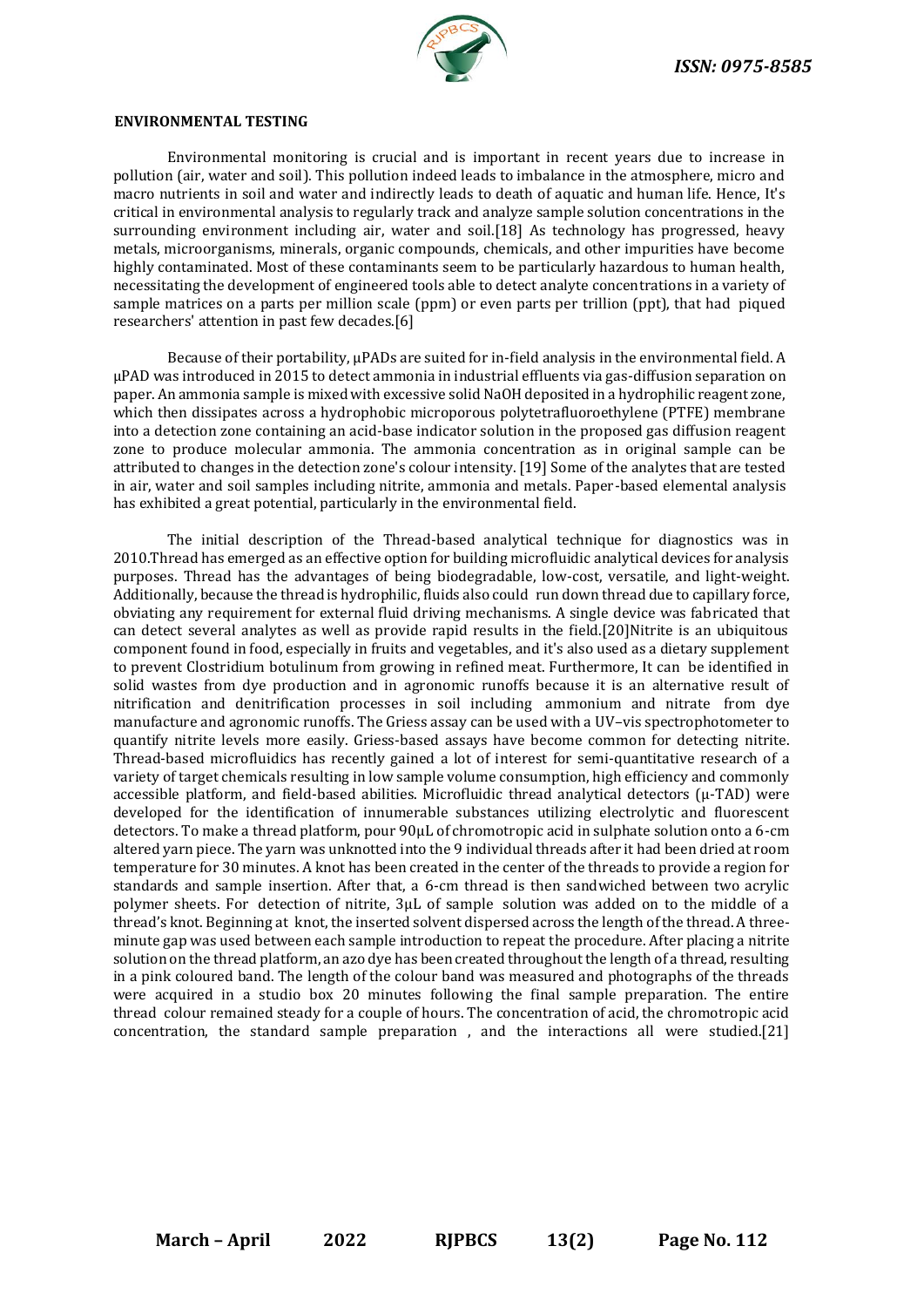



## **Figure9. (a). Thread-based platform calibration curve for nitrite measurement and (b). Image of threads is used to detect nitrite at concentrations. [21]**

#### **FOOD QUALITY**

Food safety has become another major public health problem in recent years. According to the United Nations (WHO), every year nearly 2 billion people die because of diarrheal disorders caused by pathogens, bacterial infections, and viruses transmitted via contaminated food and water. Effective food standards monitoring strategies that prevent food contamination become more important as food production grows.[22]These outbreaks were mainly caused by food pathogens such as microbes and pollutants. In 2011,an outbreak of Escherichia coli O104:H4 caused by tainted fenugreek seeds in Germany resulted in 386 illnesses and 54 deaths. The serious occurrence was attributed to the unauthorized use of artificial chemical di(2-Ethylhexyl) phthalate (DEHP) as a cloudifier in Chinese food products and drinks, implying poor food safety measures. The public's awareness of food safety has increased as a consequence of these incidents. To resolve these issues, a variety of emerging pointof-care technologies, including paper-based and chip- based sensors, were designed to detect food contamination instantly, sensitively, and precisely for food safety monitoring.

Several research studies were conducted on the production of highly integrative paper-based sample-to-answer technologies for identification of food pollutants. Adkins et al. employed two different forms of μPADS to find Enterococcus and Escherichia coli. To achieve this, E. coli produced proteins (-galactosidase, -glucuronidase, and -glucosidase) were combined with substrates to synthesize p-aminophenol (PAP), p-nitrophenol (PNP), and o-nitrophenol (ONP).A colorimetric spot analysis and an electrolytic ePAD were used to identify the PAP, PNP, and ONP. These two μPADs, satisfactory in-laboratory calibration curves were established while keeping a small, affordable, and simple to use device.[6]

Currently, threads are being considered as a moderate, field-based detecting alternative substrate. A thread-based colorimetric detector was created for the identification of Salmonella enterica in food products like lettuce, milk and orange juice.[22] Silver enhancing was implemented in a previous research to improve the overall detection sensitivity of a well plate-based ELISA. To improve the colorimetric pattern of AgNP-Ab for the identification of a specific analyte, a silver enhancement solution is added to the sample. As a result, this sensor has a high ability to detect antimicrobial residues in milk, including tetracyclines and quinolones. Polysiloxanes were also used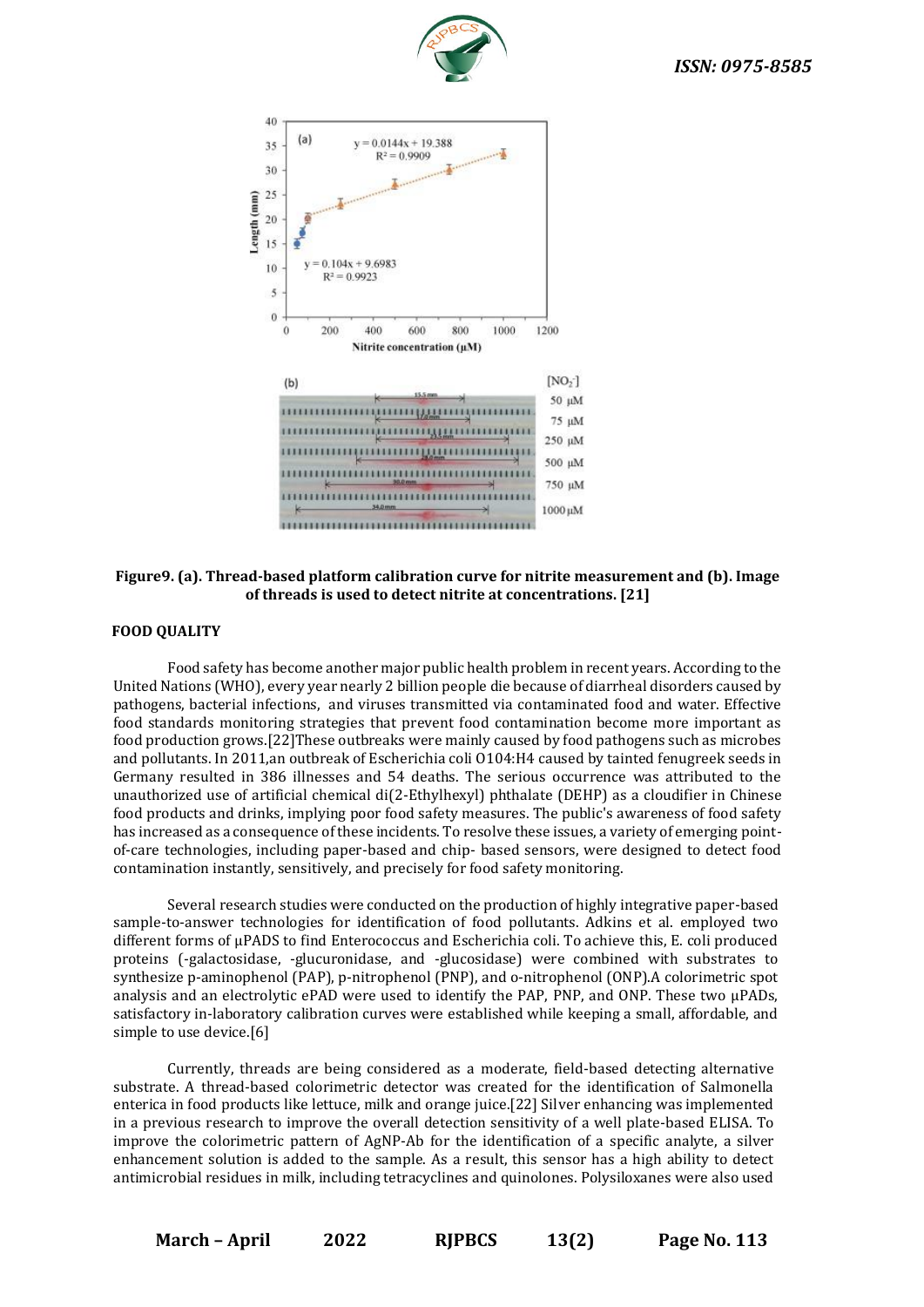

in another study to improve the detection sensitivity of a thread-based colorimetric device**(Fig10)**.Under ideal conditions, the polysiloxanes-modified thread-based device was 10-fold more sensitive than the original device in colorimetric detection of S.enterica in food items such as lactose, lettuce and orange juice. a thread-based device requires less sample volume (20µL) for testing than a standard test strip (50µL), indicating that it might be used in POC applications rather than a standard test strip.



## **Figure 10. Analysis of food safety via new point-of-care (POC) technologies. A thread-based colorimetric detector was developed to detect Salmonella enterica in food items includes lactose, lettuce and orange juice.[20]**

Capacitively connected continuous conductivity detection  $(C<sup>4</sup>D)$  has become increasingly popular for detecting analytes that lack a chromogenic or fluorogenic functional group.[23] Capacitively connected continuous conductivity detection  $(C<sup>4</sup>D)$  has been widely used for both standard and microchip capillary electrophoresis systems. C<sup>4</sup>D is focused on conductivity measurements with a couple of electrodes substantially detached from the sample solution(contactless).The high frequency alternating signal (hundreds to kHz) is applied between the conductors and the solution to reduce the resistance between them. The conductivity of the test solution determines the alternate current that travels between the conductors. In comparison to traditional (contact) conductivity testing, C4D has a significant advantages. C<sup>4</sup>D electrodes can be made out of low-cost materials because there are no chemical interactions between the electrodes and the solution to be tested.

µTADs (microfluidic thread-based analytical devices) were used in a number of applications, including bioassays and food quality testing. To illustrate the CE-applicability  $C^4D$ 's on  $\mu$ TAD, the researchers measured K+ and Na+molecules in dietary soft drink samples. The concentrations of these metal ions in dietary soft drinks used to be higher than that in non-dietary versions due to the additional sweeteners such as potassium (acesulfame) or sodium (cyclamate and saccharine) salts. The results of analysis shows that the concentrations of Na+ in both samples were higher than that of K+. The use of sodium salts as flavourings and additives in non-alcoholic beverages explains this discrepancy. The sweetener acesulfame (as potassium salt) is only added by the manufacturer to the diet cola soft drink. As a result, K+ concentration in this sample was higher than in the lemon diet soft drink. [24]

## **INDUSTRIAL APPLICATIONS**

While several conventional paper-based tools have been successfully industrialized, such as pH strips, dipstics and LFAs, there are currently few instances of µPADs on the market. Biomedical diagnostic assays, which are expected to be worth more than \$8 billion by 2022, are being developed by a number of companies. Scientific Frontiers interacts across a wide range of sectors, but the firm has now assisting in the development of tuberculosis and malaria diagnostics using paper based techniques. Accessible Sensor devices Technologies has developed a series of portable analytical devices (µPADs) that can detect heavy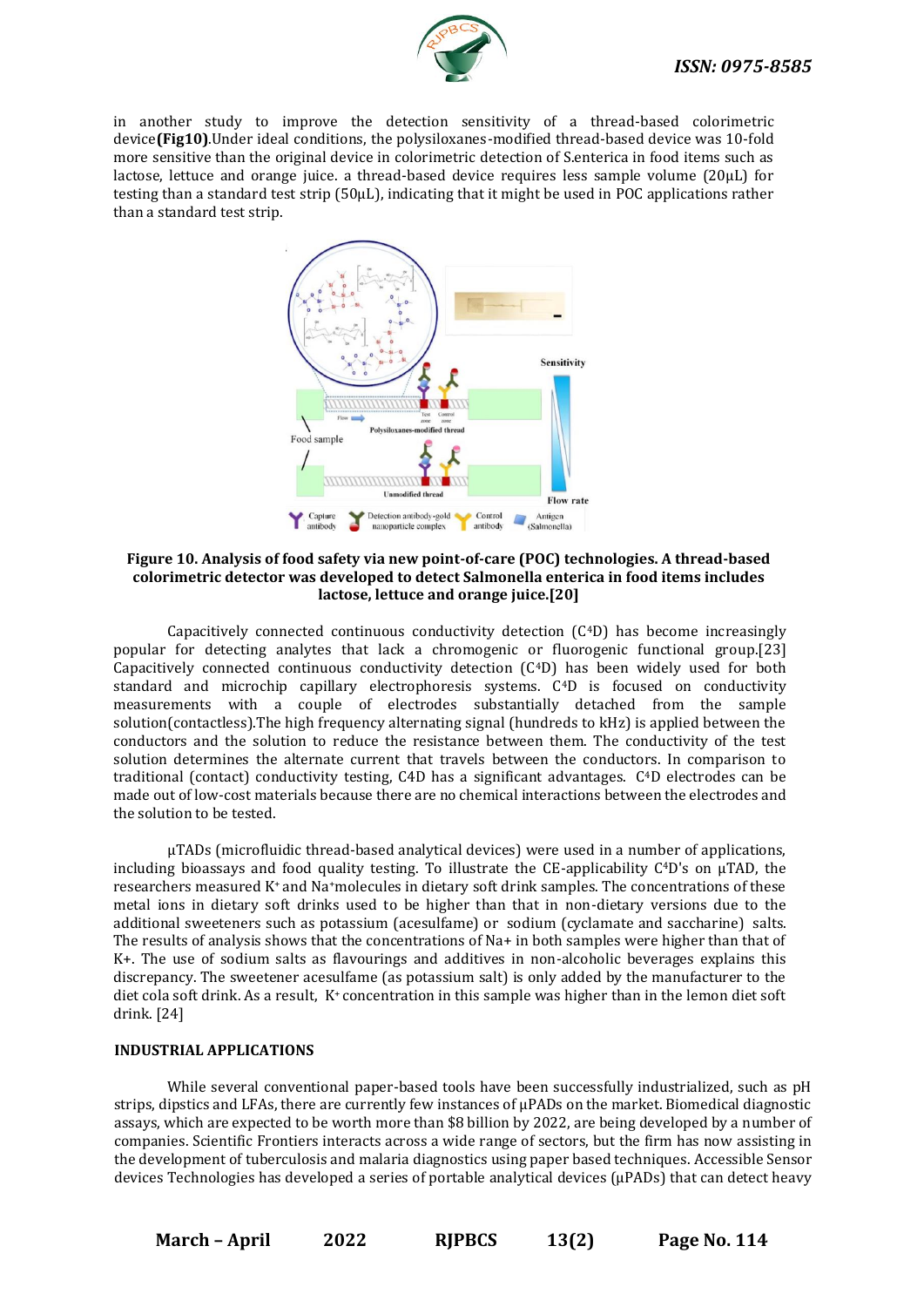

metal pollution in water. A smartphone application analyzes the radial region of colour change and reports concentration when a little water sample is deposited on a test card.

Threads can be used to manufacture analytical equipment for use in chemical education. In a recent work, a transverse channel thread based microfluidic analytical device was used to demonstrate electrophoretic separation.[6] To measure analytes in samples, chromogenic reactions were commonly used. A camera or a digital scanner is used to capture images of detected zones. The contents of analytes were then measured using image processing software based on the color intensity. Environmental factors like temperature, humidity and lighting condition may also have an impact on accuracy.

#### **COMMON THEMES: STRENGTHS, CHALLENGES AND FUTURE DIRECTIONS**

Low-cost optical detection systems, chemical substrates, threaded channels and reduced sample preparation techniques, when used at residence or by public health specialists, have the potential to enhance healthcare in resource-poor areas. While microfluidic thread-based devices come in a variety of designs, response types, and detection methodologies, as seen in the examples above, certain common characteristics emerge. This review article describes state-of-the-art research in Thread-Based POC technologies for various applications, including medical diagnostics, food quality testing, environmental testing, and industrial applications. POC devices are widely used in variety of applications because of their efficiency, simplicity, cost-effectiveness, and portability. The benefits of using these strategies in low-income neighbourhoods include providing patients with reasonable clinical testing, raising poor people's health awareness and empowering regional healthcare providers. The emergence of novel thread-based procedures is likely to change point-of-care diagnostics, allowing anyone to do preventative health-care diagnostics and enhance telemedicine consultations. Diagnostic tool affordability and accessibility are significant challenges in underprivileged and rural communities. Transportable, efficient, and low-cost elevated(TADs) devices can help to enhance much-needed healthcare in these locations. Future research should focus on automating fluidic distribution to produce a simplified sample-to-answer process.[25]

#### **SENSITIVITY AND REPRODUCIBILITY**

The most common problems associated with the  $\mu$ PADs for semi-quantitative or quantitative analysis are the poor sensitivity and lack of reproducibility. These two issues are very significant in visual colorimetric detection, hence developing more accurate diagnosis systems is likely to continue as a significant area of research. The electrochemical and luminescence detection methods have proved to be potential in terms of sensitivity but they are more sophisticated and costlier. In the electrochemical and luminescence detection method, as a result of calibration a linear curve was obtained for the model analyte. In comparison to other natural methods utilized in paper-based sensing methods, the detection limit is excellent. The increased complexity can be ideal and incorporated into the device's design and production without increasing its cost or reducing its "user-friendliness". The μPAD should be simple and not involve multiple steps or manipulations that provoke user error and variability. The innate property and varying dissolution of dry reagents stored on the paper matrix is a major source of faults in many μPADs. There are cases where the immobilized enzyme or the reagent gets accumulated on the paper and sometimes the process of dispensing is quick and steady. Factors like rate of reagent dissolution, entirety of the dissolution, homogeneity of the final solution all affect a variety of variables which are difficult to be handled in a non- laboratory setup. The reagent's physical and chemical properties can all have an effect on rate of dissolution. Some of these properties can be controlled during the manufacturing process, while others will change during use of the μPAD and its long-term storage, especially in unsupportive laboratory and storage conditions. In some devices, the homogenous mixing of two or more moving fluids within a paper matrix should also be a problem other than dissolution. It is not possible to assume that two miscible fluids combined in a paper matrix will form a homogenous mixture. Other non-ideal properties of paper, such as analyte adsorptive retention, contamination, or reactivity under extreme conditions, will continue to be important considerations, even if they are not typically primary concerns.[6]

## **SPECIFICITY AND MULTIPLEXING**

All the point of care diagnostics test's precision and dependableness are very much required for its successful functioning. The factors which affect the performance studies of the device include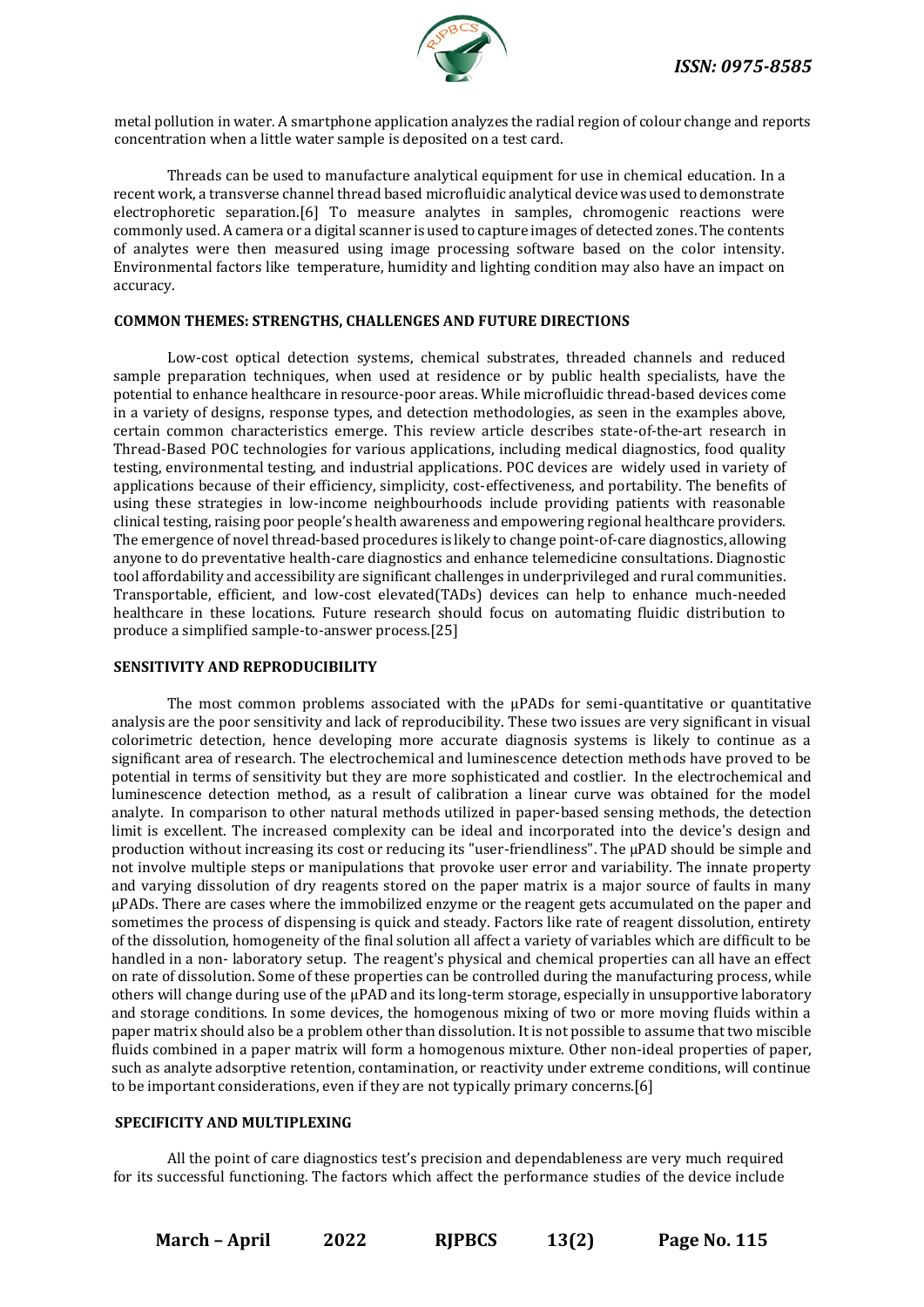

susceptibility and selectivity studies, positive and negative test results, and predictive values. False positives are less damaging than false negatives in diagnostic efforts because μPADs are typically used as an initial screening before more robust confirmatory tests, which will detect false positives. Since μPADs are used for initial diagnosis faulty negative results are more damaging than the faulty positive results.[6]



## **Figure 11. Electropherograms of (A) a standardized solution of K+ and Na+ (75 mol L1); (B) a 100-fold diluted lemon and (C) a 100-fold diluted cola diet soft drink..[24]**

Other feature that needs to be improved is that a single device should be able to test many analytes(multiplexing). Many factors like specific pathogen, pollutant, or other substances needs to be checked for proper diagnosis of the disease. Such a test can be ideally performed with a single device that tests for multiple key markers at the same time. Multiplexing would not only increase efficiency but also reduces costs. However, all this can be achieved only when the instrumentation, operation of the device remains simple by making required manipulation.[6]

## **STABILITY**

Unsupported laboratory facilities storage ability should be considered a serious problem before the PADs are considered to be commercially viable. Storage locations which cost less may not have suitable temperature and humidity conditions.[26] Selectivity and susceptibility, which are the typical values required for a test can be compliant to comparisons made with respect to various populations and disease existence, and are the most convincing statistical data for diagnostics precision in binomial test findings. Hence designing devices that can withstand any physical conditions is important.

When compared to a laboratory, the accuracy of any diagnostic test conducted in a clinical setting can be compromised. Any POC test analyses that depend on laboratory test procedures may portray erroneous pictures of a test device's performance in a real-world situation. Contrary predictive values are directly proportional to the prevalence of the disease or disorder in the research population, and so are not regarded inherent to diagnostic test features.[6]

## **CONCLUSION**

Threads can be used as a very promising tool for the making of POC due to their flexibility and easy portability. Based on various material comparisons threads have proved to be more cost-effective and also can be tuned out easily. The propagation of sample solution on the thread by capillary action eliminates the need for external devices to help with fluid proliferation. Various varieties of threads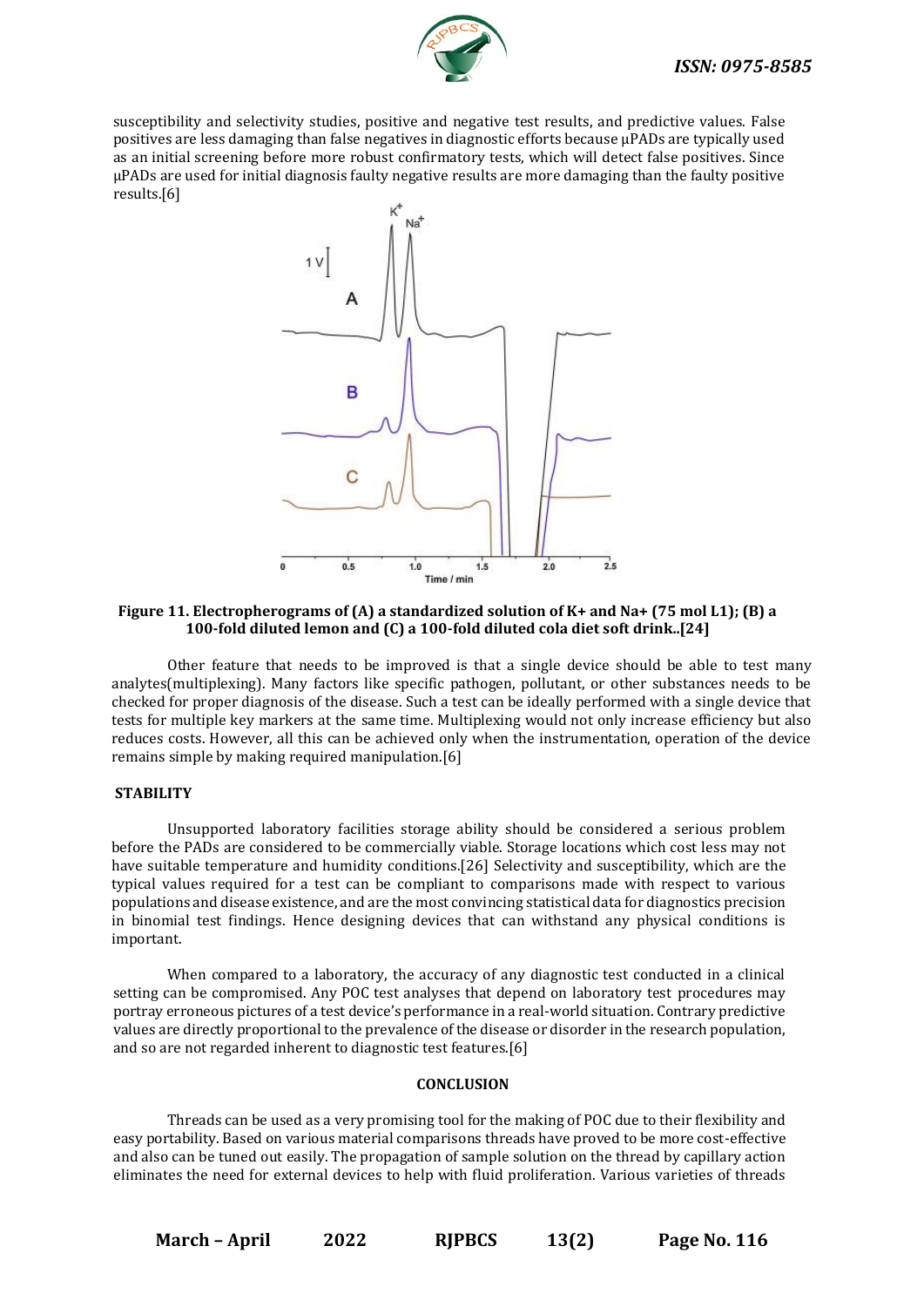

are available who thus possess a choice of material based on the need. A large number of samples can be analyzed simultaneously with the usage of threads as biosensors. Mass production is possible which again makes it more affordable and making it available at a cheaper rate for the public.

## **REFERENCES**

- [1] X. Li, J. Tian, and W. Shen, "Thread as a versatile material for low-cost microfluidic diagnostics," *ACS Appl. Mater. Interfaces*, vol. 2, no. 1, pp. 1–6, 2010, doi: 10.1021/am9006148.
- [2] X. Mao, T. E. Du, Y. Wang, and L. Meng, "Disposable dry-reagent cotton thread-based pointof-care diagnosis devices for protein and nucleic acid test," *Biosens. Bioelectron.*, vol. 65, pp. 390–396, 2015, doi: 10.1016/j.bios.2014.10.053.
- [3] R. S. P. Malon, S. Sadir, M. Balakrishnan, and E. P. Córcoles, "Saliva-Based Biosensors: Noninvasive Monitoring Tool for Clinical Diagnostics," *Biomed Res. Int.*, vol. 2014, no. i, 2014, doi: 10.1155/2014/962903.
- [4] X. Weng, Y. Kang, Q. Guo, B. Peng, and H. Jiang, "Recent advances in thread-based microfluidics for diagnostic applications," *Biosens. Bioelectron.*, vol. 132, no. January, pp. 171–185, 2019, doi: 10.1016/j.bios.2019.03.009.
- [5] A. N. Konwar and V. Borse, "Current status of point-of-care diagnostic devices in the Indian healthcare system with an update on COVID-19 pandemic," *Sensors Int.*, vol. 1, no. 101, p. 100015, 2020, doi: 10.1016/j.sintl.2020.100015.
- [6] C. Carrell *et al.*, "Beyond the lateral flow assay: A review of paper-based microfluidics," *Microelectron. Eng.*, vol. 206, no. January, pp. 45–54, 2019, doi: 10.1016/j.mee.2018.12.002.
- [7] P. Martinkova and M. Pohanka, "Biosensors for Blood Glucose and Diabetes Diagnosis: Evolution, Construction, and Current Status," *Anal. Lett.*, vol. 48, no. 16, pp. 2509–2532, 2015, doi: 10.1080/00032719.2015.1043661.
- [8] Y. Rasmi, X. Li, J. Khan, T. Ozer, and J. R. Choi, "Emerging point-of-care biosensors for rapid diagnosis of COVID-19: current progress, challenges, and future prospects," *Anal. Bioanal. Chem.*, pp. 4137–4159, 2021, doi: 10.1007/s00216-021-03377-6.
- [9] Y. A. Yang and C. H. Lin, "Multiple enzyme-doped thread-based microfluidic system for blood urea nitrogen and glucose detection in human whole blood," *Biomicrofluidics*, vol. 9, no. 2,pp. 1–13, 2015, doi: 10.1063/1.4915616.
- [10] K. Tomimuro, K. Tenda, Y. Ni, Y. Hiruta, M. Merkx, and D. Citterio, "Thread-Based Bioluminescent Sensor for Detecting Multiple Antibodies in a Single Drop of Whole Blood," *ACS Sensors*, vol. 5, no. 6, pp. 1786–1794, 2020, doi: 10.1021/acssensors.0c00564.
- [11] D. R. Ballerini, X. Li, and W. Shen, "An inexpensive thread-based system for simple and rapid blood grouping," *Anal. Bioanal. Chem.*, vol. 399, no. 5, pp. 1869–1875, 2011, doi: 10.1007/s00216-010-4588-5.
- [12] B. Lyu, M. Punjiya, Z. Matharu, and S. Sonkusale, "An improved pH mapping bandage with thread-based sensors for chronic wound monitoring," *Proc. - IEEE Int. Symp. Circuits Syst.*, vol. 2018-May, pp. 1–4, 2018, doi: 10.1109/ISCAS.2018.8351878.
- [13] R. S. P. Malon, K. Y. Chua, D. H. B. Wicaksono, and E. P. Córcoles, "Cotton fabric-based electrochemical device for lactate measurement in saliva," *Analyst*, vol. 139, no. 12, pp. 3009–3016, 2014, doi: 10.1039/c4an00201f.
- [14] P. Sandbhor Gaikwad and R. Banerjee, "Advances in point-of-care diagnostic devices in cancers," *Analyst*, vol. 143, no. 6, pp. 1326–1348, 2018, doi: 10.1039/c7an01771e.
- [15] T. T. Song, W. Wang, L. L. Meng, Y. Liu, X. B. Jia, and X. Mao, "Electrochemical detection of human ferritin based on gold nanorod reporter probe and cotton thread immunoassay device," *Chinese Chem. Lett.*, vol. 28, no. 2, pp. 226–230, 2017, doi: 10.1016/j.cclet.2016.07.021.
- [16] N. Promphet *et al.*, "Cotton thread-based wearable sensor for non-invasive simultaneous diagnosis of diabetes and kidney failure," *Sensors Actuators, B Chem.*, vol. 321, no. December 2019, p. 128549, 2020, doi: 10.1016/j.snb.2020.128549.
- [17] T. E. Du, Y. Wang, Y. Zhang, T. Zhang, and X. Mao, "A novel adenosine-based molecular beacon probe for room temperature nucleic acid rapid detection in cotton thread device," *Anal. Chim. Acta*, vol. 861, pp. 69–73, 2015, doi: 10.1016/j.aca.2014.12.044.
- [18] C. Kung, C. Hou, Y. Wang, and L. Fu, "Sensors and Actuators B : Chemical Microfluidic paper-based analytical devices for environmental analysis of soil, air , ecology and river water," *Sensors Actuators B. Chem.*, vol. 301, no. April, p. 126855, 2019, doi: 10.1016/j.snb.2019.126855.